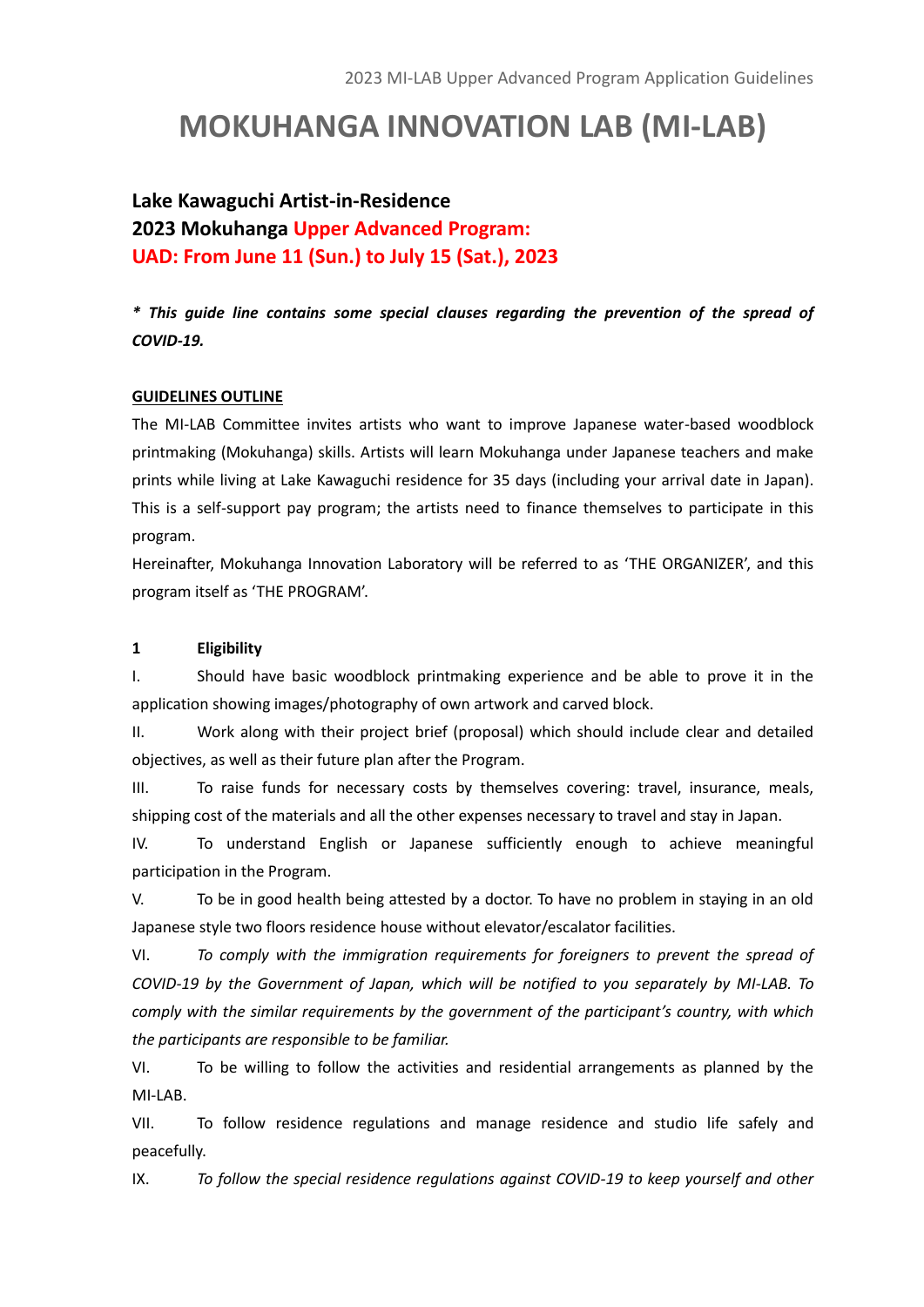# **MOKUHANGA INNOVATION LAB (MI-LAB)**

#### *participants safe and healthy.*

VIII. To be eager to communicate in good spirit with other participating artists and local people, and thereby contribute to mutual understanding and goodwill between Japan and other countries.

IX. To accept the donation of the prints which you make during the Program.

#### **2 Participation fee**

Artists in this program pay **JPY 457,460** (including consumption tax + PayPal handling fee) to the MI-LAB Committee, of which JPY 114,550 must be paid at the time of the contract as the registration fee\* and the remaining JPY 342,910 will be charged\*\* prior to your arrival at the Lake Kawaguchi Residence by cash or PayPal.

*\* As for 2023, it is still uncertain whether or not the AIR program will be held, so the invoice for the registration fee will be issued when MI-LAB Committee makes a decision to hold it.* 

*\*\* Those who have already paid JPY91,344 as the registration fee for 2020 are asked to pay the difference of JPY366,116.*

#### **3 Total Number of participants in the program**

Six

#### **4 Organizer's obligations**

The participation fee will cover the following costs and program:

I. A private room with Japanese tatami; kitchen and bathroom will be shared with others.

II. A large 100 meters-squared shared studio with Japanese tatami

III. The program overview (it may be subject to be changed):

In this program each participants will make Mokuhanga works according to his/her project submitted upon application. In addition, participants will learn how to make a hanging scroll (or a folding screen) and a scroll ("hyoso" techniques) and how to replace baren skin.

 $1<sup>st</sup>$  and 2nd week: Technical instruction, tools and material study, self study and the bookbinding workshop

- 3rd week: Visit to National Institute of Japanese Literature (history of Japanese style bookbinding), materials tour and baren skin replacing workshop in Tokyo, self study
- 4th week: "Hyoso workshop", technical follow-up and self study
- 5th week: Self study and the review session

*\* The schedule may change depending on the situation.*